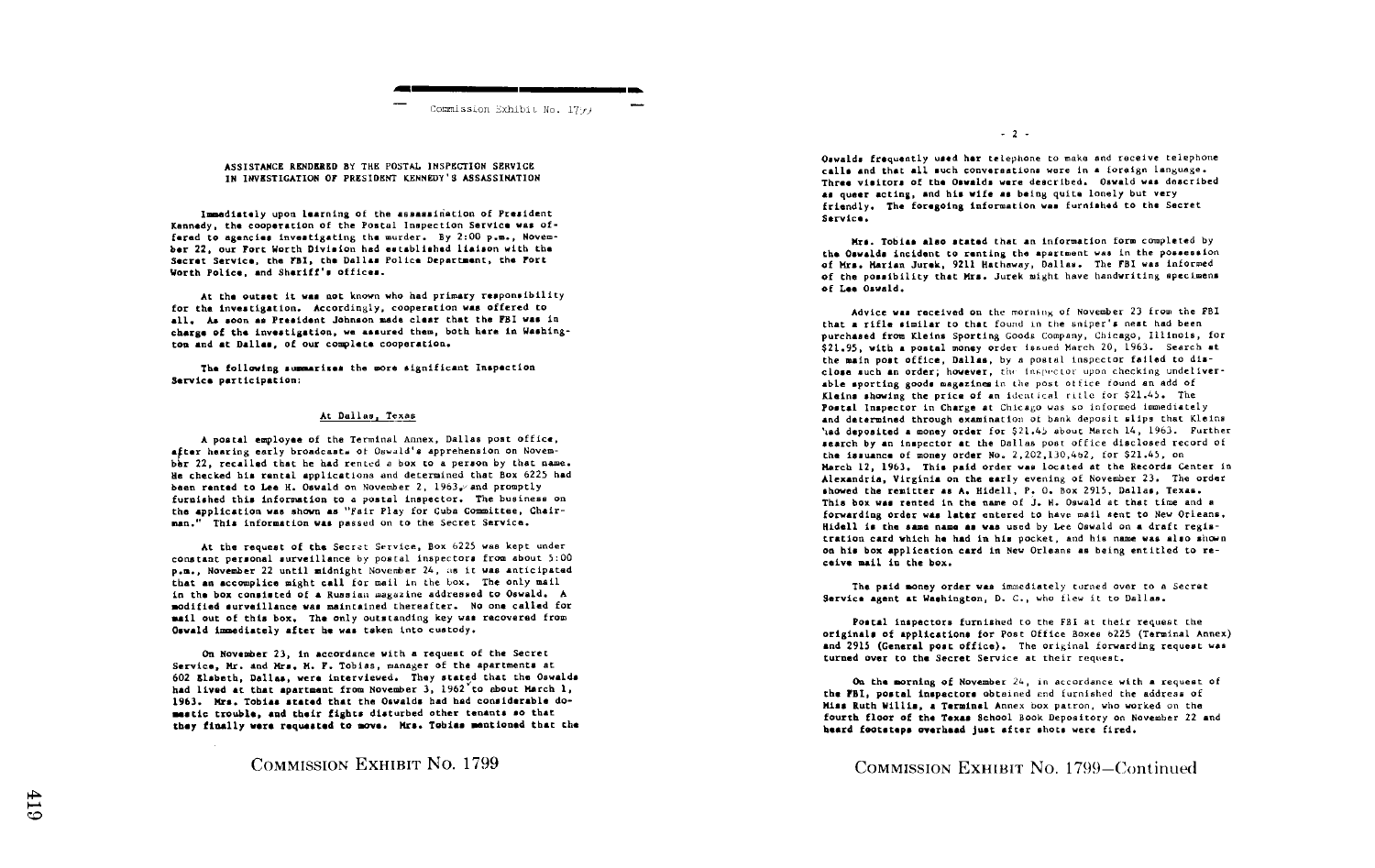$-3 -$ 

A postal inspector took part in the interrogation session of Oswald for about two hours Just prior to the shooting of Oswald o November 24. A memorandum covering the interview was furnished by him to the FBI at their request. Two copies of the memorandum are attached .

On December 2, the Secret Service advised that they had a latter from Oswald to his wife, written in Russian prior to the indicating there might be a sudden, permanent separation between him and his wife. Because the Secret Service surmised that Mrs. Oswald would receive further word through a post office on Ervay Street, postal inspectors gave the matter attention but could not locate the latter .

### At New Orleans, Louisiana

On the evening of November 22, postal inspectors determined from records of the Lafayette Square Station, New Orleans, that post office box 30061 was rented to L. H. Oswald on June 3, 1963. Others authorized to receive mail were A. J. Hidell and Marina Oswald. The home address was shown at that time as 657 French Street, but there is no such number. On September 24, 1963, the New Orleans post office received a request to forward mail from Box 30061 to 2515 West Fifth Street, Irving, Texas. The box was closed September 26, 1963. Two copies of a newspaper "The Militant" were on hand. The FBI we<br>furnished the originals of the application and forwarding order of ivo copies of a newspaper "ine militant" were on hand. The FBI was<br>furnished the originals of the application and forwarding order on<br>be Box 30061 on November 23.

Inquiry by postal inspectors on the evening of November 22 of Mr. Jesse Gardner, manager of apartments at 4905 and 4907 Magazine Street, New Orleans, elicited the information that Oswald had rentea furnished apartment at 4905 Magazine, but had used the 4 if7 dress probably through error. Mr. Gardner stated that Mrs. Oswald became pregnant while living there, and was picked up by another woman, name unknown, in a station wagon, who said she was taking he:<br>to Texas to have her baby, and that Oswald left shortly thereafter.<br>= woman, name unknown, in a station wavon, who said she was taking her The letter carrier from Station B, serving the Magazine Street ad dress, recalled that most of the mail for Oswald was second-class matter including some foreign newspapers. One Russian magazine was on hand at Station B .

On the evening of November 22, postal inspectors determined from New Orleans police records that Lee H . Oswald v , arrested on August 9, 1963 in the 700 block of Canal Street, charged with disturbing the<br>peace, and fined 810 or 10 days. The arrest occurred after he became<br>iounlued in an avoument with these students und uses and Centus, as involved in an argument with three students who were anti-Castro, a involved in an argument with three students who were anti-Castro, as<br>he was distributing pro-Castro circulars. He had no other record of arrest to our knowledge .

COMMISSION EXHIBIT No. 1799-Continued

## At Irving, Texas

Inquiry on November 22 by postal inspectors at Irving, at the request of the Secret Service, disclosed <sup>a</sup> forwarding order, dated May 15, 1963, directing that mall for Lee Oswald be sent from 2515 West Fifth Street to 4907 Magazine Street, New Orleans, Louisiana. As far a could be determined the address at 2515 West Fifth Street was the only one ever used by Oswald at Irving.

Carriers who served 2515 Wost Flith Street from the latter part of July 1963 until November 22, had continued to deliver moil to the Oswalds to the 2515 West Fifth Street address. One of the carriers recalled that only circulars and newspapers of foreign origin had been delivered .

Postal inspectors interviewed Mr. and Mrs. C. P. Schneider, 2707 west Fifth Street, on the early evening of November 22. They stated that they first saw Mrs. Oswald at the 2515 West Fifth Street address in August 1963, and that Mrs . Ruth Pains, who resided in the residence at the latter address, said that she (Mrs. Paine) had taken Mrs. Oswald to New Orleans at least once since August 1963, and had last returned from there with Mrs. Oswald on about October 22, so that last returned from there with Mrs. Oswald on about October 22, so that<br>the latter could have an expected baby. Both stated that Mrs. Oswald apparently could speak only Russian, and that Mrs. Paine had taught Russian in a Catholic church school .

Mr. Schneider said he had seen Oswald in front of the 2515 West Fifth Street residence at approximately 6 :00 p .m., November 21 . He stated that a neighbor, Mrs.Bd Roberts of 2519 West Fifth Street, had told him that Willie Randle, 2439 West Fifth Street, had driven Oswald to work on the morning of November 22, and that Oswald was carrying a package large enough to have contained a rifle .

On November 25, it was determined that a postage due parcel had On November 25, it was determined that a postage due parcel had<br>been on hand in the Irving post office for Mrs. or Mr. Oswald earlier<br>in the weak of the assassination and was delivered shout November 20 in the weak of the assassination and was delivered about November 20 or  $\mathbf{u}$ .

### At Fort Worth, Texas

At the request of the Secret Service on November 22, for informa-<br>tion on Robert L. Oswald, brother of the assassin, and listed in the<br>man Hank Minh 1110, 2110, 2110, 2110, 2110, 2110, 2110, 2110, 2110, 2110, 2110, 2110, 2 Fort Worth city directory as living at 7313 Davenport Street, Fort Worth, inspectors maintained surveillance at that residence, and checked license plates of vehicles parked at that address. Their inquiries disclosed that he had moved on March 5, 1962 to Route 5, Box 32-C, Malvern, Arkansas, and from there on September 10, 1963, to

# COMMISSION EXHIBIT NO. 1799-Continued